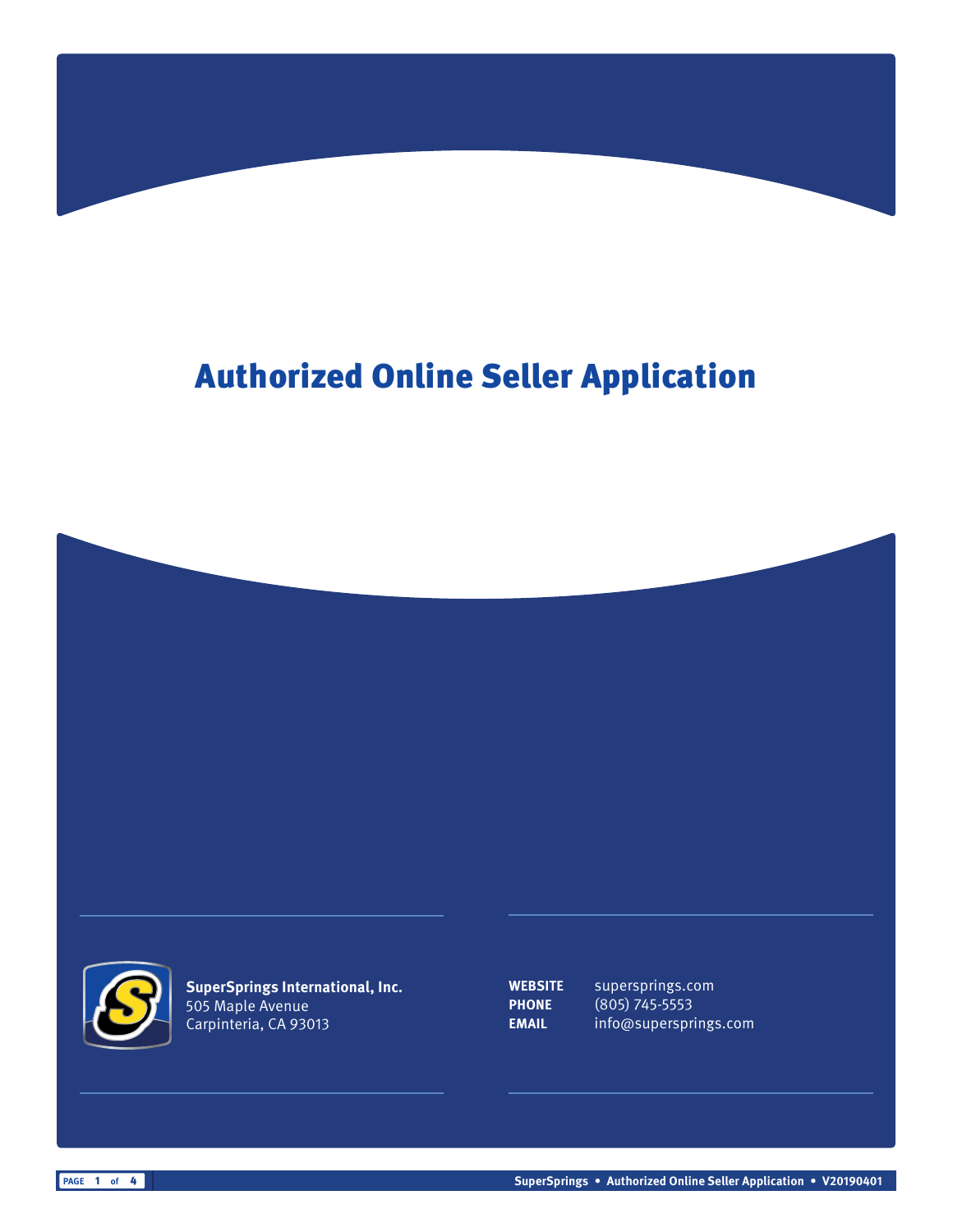| <b>APPLICANT'S INFORMATION</b>                                                                                                                                                                                                                                                                                                                                                                                                                   |                                                                  |  |
|--------------------------------------------------------------------------------------------------------------------------------------------------------------------------------------------------------------------------------------------------------------------------------------------------------------------------------------------------------------------------------------------------------------------------------------------------|------------------------------------------------------------------|--|
| <b>1. APPLICANT'S LEGAL NAME:</b>                                                                                                                                                                                                                                                                                                                                                                                                                |                                                                  |  |
| 2. DBA/TRADE NAME(S):                                                                                                                                                                                                                                                                                                                                                                                                                            |                                                                  |  |
| 3. PRIMARY CONTACT: -                                                                                                                                                                                                                                                                                                                                                                                                                            | 4. TITLE: $-$                                                    |  |
| <b>5. COMPANY PHYSICAL ADDRESS:</b>                                                                                                                                                                                                                                                                                                                                                                                                              | 6. COMPANY MAILING ADDRESS (if different from Physical Address): |  |
| <b>7. TELEPHONE:</b>                                                                                                                                                                                                                                                                                                                                                                                                                             | <b>8. FAX:</b>                                                   |  |
| 9. EMAIL:                                                                                                                                                                                                                                                                                                                                                                                                                                        |                                                                  |  |
| □ Sole Proprietorship<br><b>10. ENTITY TYPE:</b><br>$\Box$ Corporation<br>$\square$ LLC<br>$\Box$ Partnership                                                                                                                                                                                                                                                                                                                                    |                                                                  |  |
| <b>11. STATE OF INCORPORATION:</b>                                                                                                                                                                                                                                                                                                                                                                                                               | <b>12. YEAR INCORPORATED:</b>                                    |  |
| 13. DUNS: -                                                                                                                                                                                                                                                                                                                                                                                                                                      | 14. $EIN: -$                                                     |  |
| <b>15. RESALE CERTIFICATE NUMBER:</b>                                                                                                                                                                                                                                                                                                                                                                                                            | <b>16. RESALE CERTIFICATE ISSUING STATE::</b>                    |  |
| 17. PLEASE IDENTIFY ALL SOURCES OF THE SUPERSPRINGS INTERNATIONAL INC. PRODUCTS YOU ARE SELLING OR INTEND TO SELL.<br>$\Box$ Purchase from Distributor(s) (please attach invoice an or official letter from each Distributor for validation)<br>$\Box$ Other (describe below)                                                                                                                                                                    |                                                                  |  |
| 18. WILL ANY ORDERS FROM THE REQUESTED WEBSITE(S) BE FULFILLED THROUGH DROP-SHIPMENT BY SUPERSPRINGS INTERNATIONAL INC.<br>OR A SUPERSPRINGS AUTHORIZED DISTRIBUTOR?<br>□ Yes - SuperSprings International Inc. will drop-ship products<br>$\Box$ Yes -Authorized Distributor(s) will drop-ship products (list Distributor(s) below)<br>$\square$ No                                                                                             |                                                                  |  |
| 19. DO YOU OR WILL YOU MAINTAIN AN INVENTORY OF SUPERSPRINGS INTERNATIONAL INC. PRODUCTS?                                                                                                                                                                                                                                                                                                                                                        |                                                                  |  |
| $\Box$ Yes - Inventory will be stored at the Company Physical Address identified above<br>$\Box$ Yes - Inventory will be stored at locations other than the Company Physical Address identified above<br>$\Box$ No - All products will be fulfilled via drop-ship arrangements<br>If storing inventory at a location other than the Company Physical Address, please provide the address for all locations where inventory is or will be stored: |                                                                  |  |
|                                                                                                                                                                                                                                                                                                                                                                                                                                                  |                                                                  |  |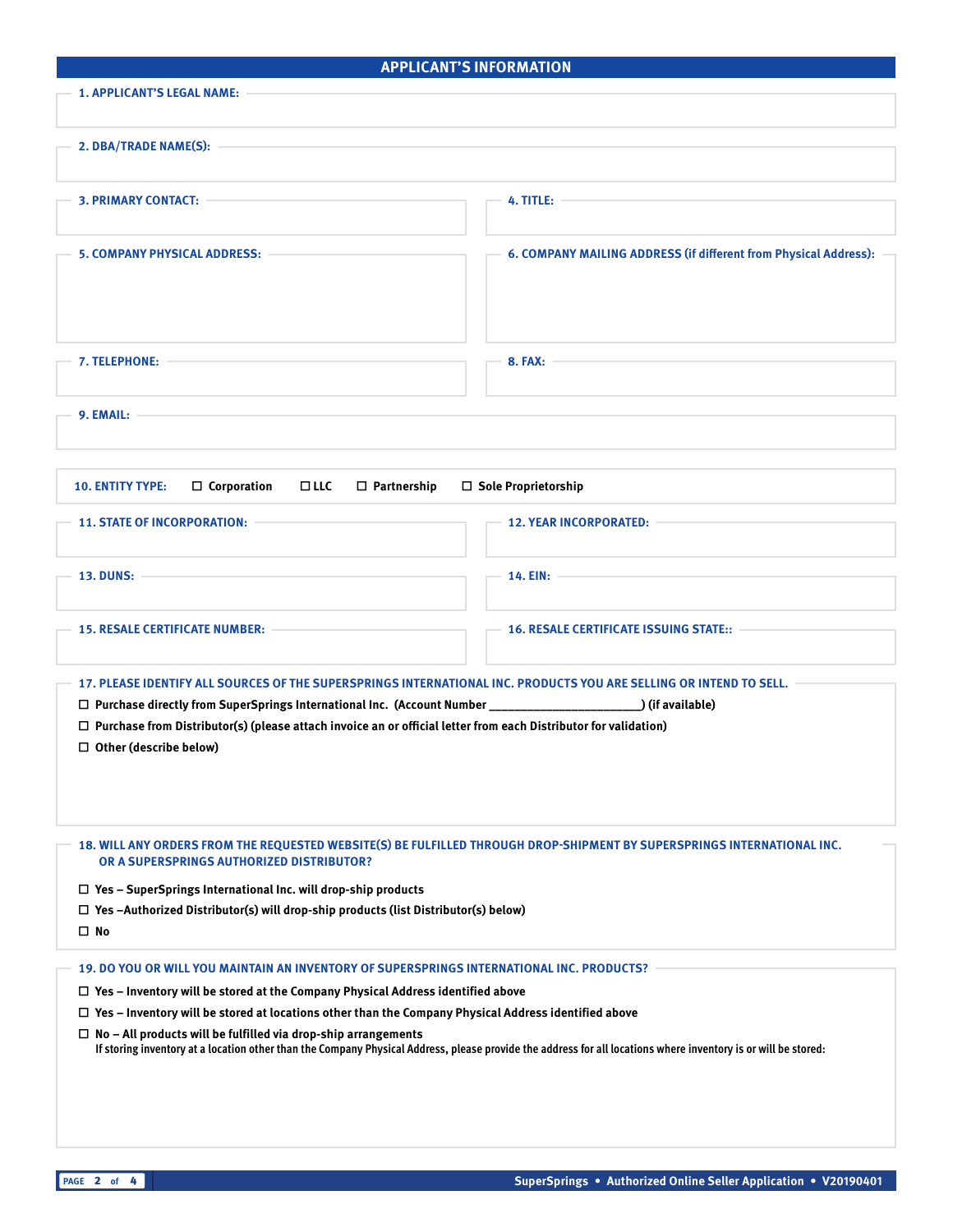| 20. OTHER THAN A DROP-SHIP ARRANGEMENT WITH SUPERSPRINGS OR A SUPERSPRINGS AUTHORIZED DISTRIBUTOR, DO YOU USE OR INTEND TO<br>USE ANY THIRD-PARTY FULFILLMENT SERVICE TO STORE INVENTORY OR FULFILL ORDERS OF SUPERSPRINGS INTERNATIONAL INC. PRODUCTS?                                                             |                    |                                                           |  |  |
|---------------------------------------------------------------------------------------------------------------------------------------------------------------------------------------------------------------------------------------------------------------------------------------------------------------------|--------------------|-----------------------------------------------------------|--|--|
| $\square$ Yes<br>$\square$ No                                                                                                                                                                                                                                                                                       |                    |                                                           |  |  |
| If yes, please identify the name of the fulfillment service and describe the services provided:                                                                                                                                                                                                                     |                    |                                                           |  |  |
|                                                                                                                                                                                                                                                                                                                     |                    |                                                           |  |  |
| $\square$ No<br>21. HAS THE APPLICANT EVER DECLARED BANKRUPTCY?<br>$\square$ Yes                                                                                                                                                                                                                                    |                    |                                                           |  |  |
| 22. HAS ANY COMPANY IN WHICH ANY OF THE APPLICANT'S PRINCIPALS HAVE AN OWNERSHIP INTEREST EVER DECLARED BANKRUPTCY?<br>$\square$ Yes<br>$\square$ No                                                                                                                                                                |                    |                                                           |  |  |
| 23. ARE THERE ANY PENDING LAWSUITS INVOLVING THE APPLICANT?<br>$\square$ Yes<br>$\square$ No                                                                                                                                                                                                                        |                    |                                                           |  |  |
| If you checked "Yes" in box 21, 22, or 23, please attach additional sheet(s) explaining these matters in detail                                                                                                                                                                                                     |                    |                                                           |  |  |
| <b>APPLICATION FOR WEBSITE APPROVAL</b>                                                                                                                                                                                                                                                                             |                    |                                                           |  |  |
| REQUESTED WEBSITES: Please identify all websites or mobile applications through which you wish to market for<br>sale and sell SuperSprings International Inc. Products (one per line, exact spelling required).<br>EXAMPLE: www.ABCStoreName.com<br>EXAMPLE: Amazon.com / Storefront name "ABC Store" / Merchant ID |                    | <b>SuperSprings International Inc.</b><br><b>Use Only</b> |  |  |
| 1.                                                                                                                                                                                                                                                                                                                  | $\Box$ Approved    | $\Box$ Declined                                           |  |  |
| 2.                                                                                                                                                                                                                                                                                                                  | $\Box$ Approved    | $\Box$ Declined                                           |  |  |
| 3.                                                                                                                                                                                                                                                                                                                  | $\Box$ Approved    | $\square$ Declined                                        |  |  |
| 4.                                                                                                                                                                                                                                                                                                                  | $\square$ Approved | $\square$ Declined                                        |  |  |
| 5.                                                                                                                                                                                                                                                                                                                  | $\square$ Approved | $\square$ Declined                                        |  |  |
|                                                                                                                                                                                                                                                                                                                     |                    |                                                           |  |  |
| 6.                                                                                                                                                                                                                                                                                                                  | $\Box$ Approved    | $\square$ Declined                                        |  |  |
| 7.                                                                                                                                                                                                                                                                                                                  | $\Box$ Approved    | $\square$ Declined                                        |  |  |
| 8.                                                                                                                                                                                                                                                                                                                  | $\Box$ Approved    | $\square$ Declined                                        |  |  |
| 9.                                                                                                                                                                                                                                                                                                                  | $\Box$ Approved    | $\square$ Declined                                        |  |  |

**By submitting this SuperSprings International Inc. Authorized Online Seller Application (the "Application"), Applicant acknowledges that**  authorization to sell on the Requested Websites is **only** granted once both Applicant and SuperSprings International Inc. ("SuperSprings") **have executed the attached SuperSprings International Inc. Authorized Online Seller Agreement. Submitting this Application does not authorize Applicant to sell SuperSprings Products on the Requested Websites, and SuperSprings has no obligation to accept Applicant's request to sell SuperSprings Products on any or all of the Requested Websites. If Applicant is approved to sell SuperSprings Products on any or all of the Requested Websites, Applicant agrees that it will abide by the terms in the SuperSprings International Inc. Authorized Online Seller Agreement with respect to any approved websites. Applicant indicates such agreement by signing the SuperSprings International Inc. Authorized Online Seller Agreement below.**